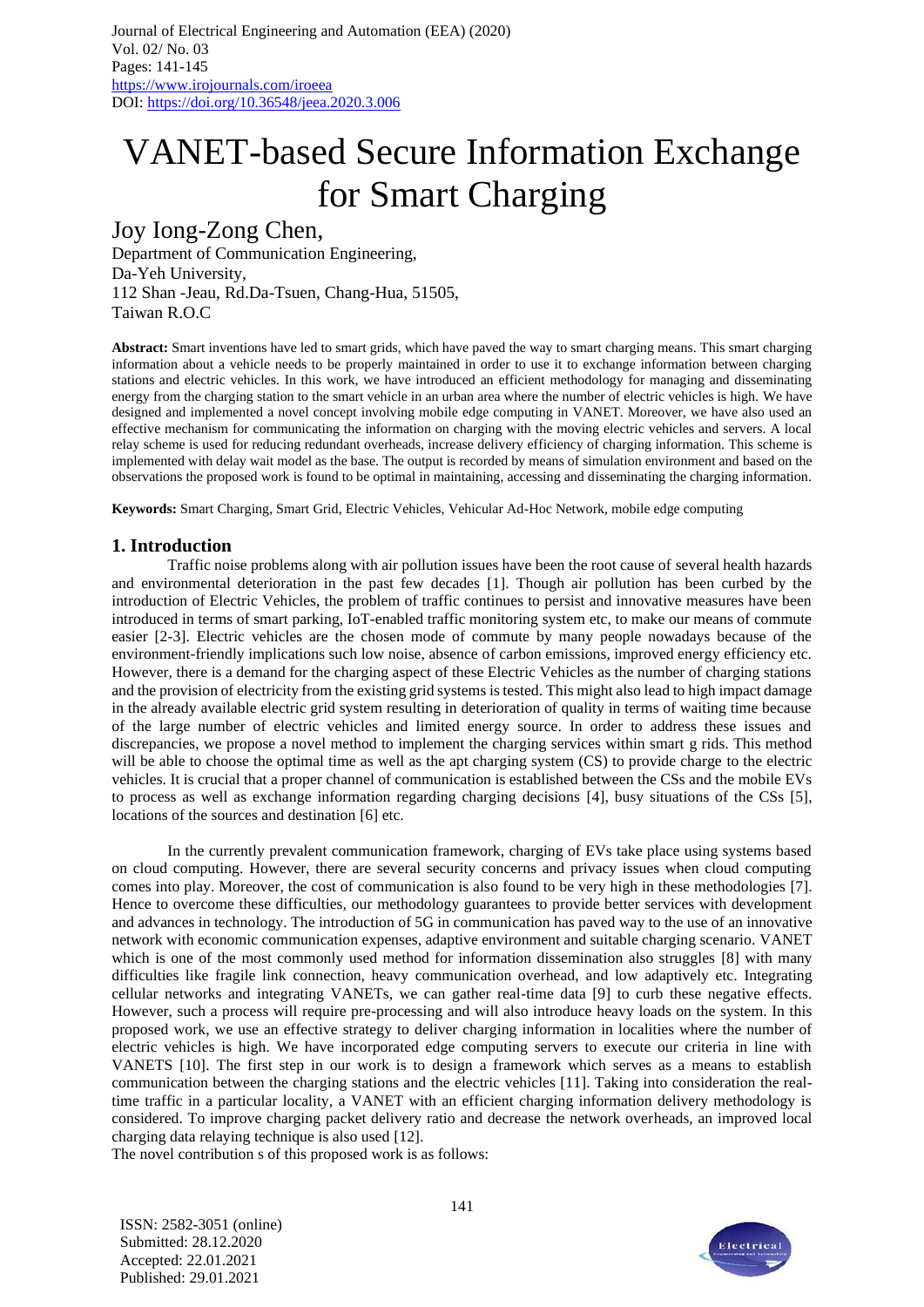- Improved Local Relaying Technique: To choose the right next forwarding node, a local relaying scheme is designed such that a waiting time model is used taking into consideration bit error rate and forwarding progress distance.
- Data Delivery: Using a non-deterministic optimization problem, an adaptive system for establishing optimal path of data transmission is constructed with limitation on quality of service. We have introduced a hybrid Ant colony optimization methodology to fend the drawbacks of limited network scalability, high convergence time and rapidly-varying network topologies.
- Communication Framework: Using mobile edge computing, our work ensures smart grid robustness, enhanced scalability, improved privacy and security of EV users, reduction in computational costs and congestions in networks.

## **2. Proposed Work**

In this paper we have introduced a model based on quality to ensure that a proper means of communication is established between the source and destination in a particular 2-lane road segment. This methodology will be useful in determining proper charging information delivery and to evaluate the packet delivery ratio. We assign the value of '1' to the road segment such that 'd' should satisfy either one of the two conditions of  $s > R$  or  $s \leq R$ which is the distance between the VANET communication range of the two vehicles. Here R is used to represent the range of wireless communication. It is also possible to bridge the link between the vehicles by those that are travelling in the opposite direction. This methodology is executed taking into assumption that the vehicles are travelling along Poisson Distribution law, in a two lane road segment. Further, we also take the two opposite directions that the road segment represent to be Westbound and Eastbound. During the operation process, it proves to be hindering some to find the right means of communication in a typical VANET surrounding because of the difficult nature of vehicle mobility.



**Fig.1.** Vehicle Connectivity with double-lanes

To record the characteristics of connectivity we divide the road into clusters of cells as shown in Fig.1. When the distance between two vehicles is represented by d such that its value doesn't go beyond the limit R, the connectivity between the two vehicles is guaranteed. On the other hand, was far as cells are considered, the electric vehicles are assumed to be distributed randomly such that the distance between vehicles is within [0,2R]. It is enough that the value is 0.5R, though it is not the necessary criteria for establishing and maintaining connection between 2 EVs. In contrast, it cannot be guaranteed that when two vehicles are within the connectivity range of R, proper connection is stabled even though it is the essential condition to establish connectivity. To overcome this drawback, we fix the cell's size to be  $\alpha$  such that it is within the limits 0.5 and 1. If the length of the road interval is represented by α.R, the Probability Mass Function of connection K can be determined as shown in eq (1)

$$
P(K = k) = (\alpha, R, \lambda)^k \cdot e^{-k\pi\lambda/k!}
$$
 (1)

where vehicular spacing density on road segment is represented by  $\lambda$ . Between two vehicles that are situated adjacent to each other, if the distance exceed R, they are disconnected, along the Eastbound lane. On the other hand, along the westbound land, even if the link is broken, it can be restored using relaying support. Based on these conditions the fixable probability  $P_f(i)$  can be represented as shown in eq (2).

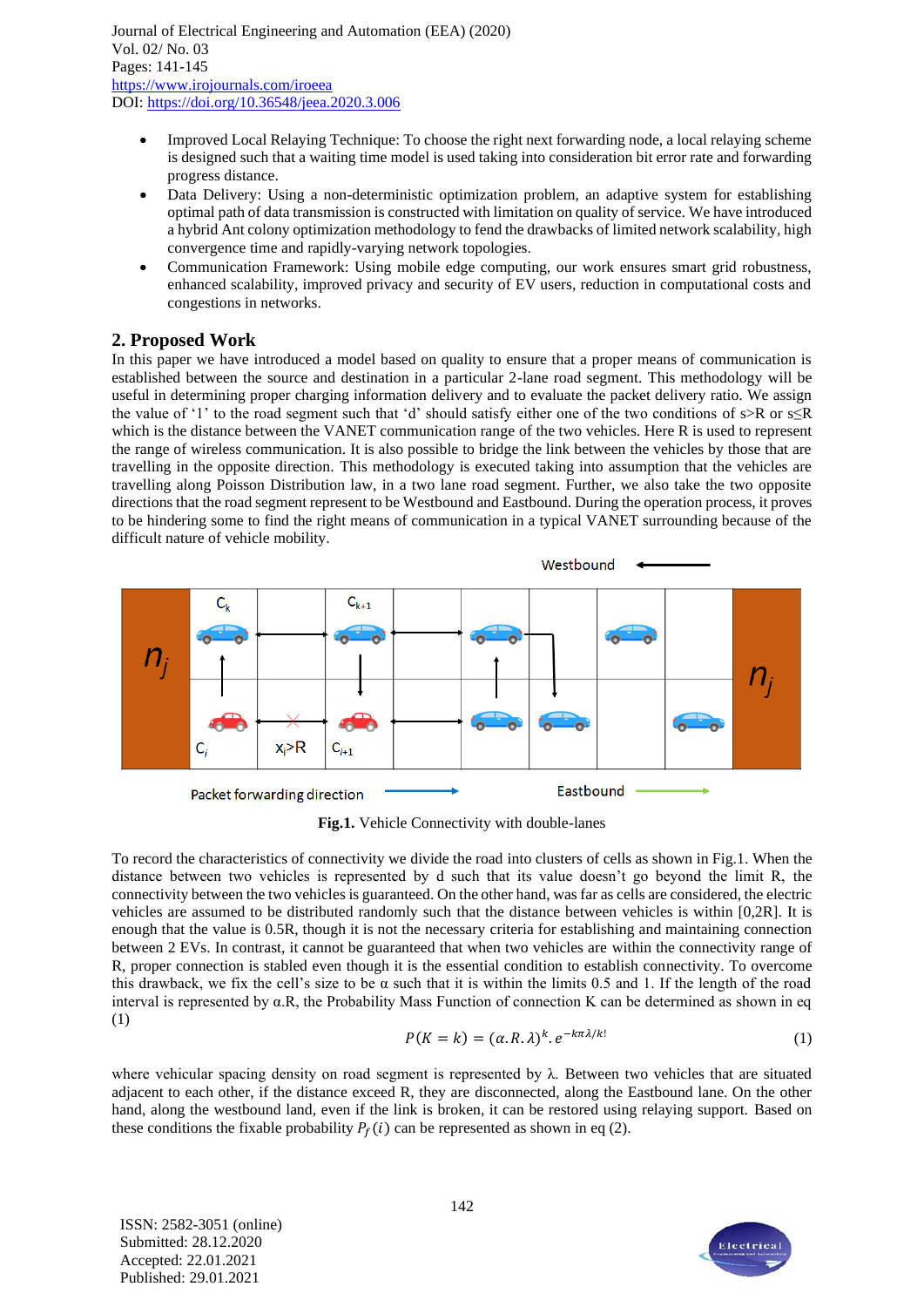$$
P_f(i) = (1 - P(K = 0))^{\frac{s}{\alpha R}}
$$
 (2)

This probability gives a possible chance for repairing the broken connection between two adjacent electric vehicles. If we take into assumption that the number of broken lines in a connection is 'M', then the possibility of fixing these links is possible using the moving vehicles' relay functions. The conditional connectivity probability can be represented as:

$$
P_{b|M}(M=m) = \sum_{n=1}^{m} P_f(l) = (1 - e^{-\alpha.R.\lambda_2})^{\sum_{n=1}^{m} \frac{|x_b|}{\alpha.R!}}
$$
  
=  $(1 - e^{-\alpha.R.\lambda_2})^{\frac{L}{\alpha.R}}$  (3)

Here, n denotes the vehicle number, L is the 2-lane length and the vehicle space density is represented by the symbol ' $\lambda$ '. When there are m number of broken links, then the probability mass function of the proposed work can be expressed as:

$$
P_M(M = m) = \binom{0-1}{m} P_b^m \cdot (1 - P_b)^{N-1-m} \tag{4}
$$

Perfect transmission of information is possible using an intersection-based routing technology tha is recommended by us. This includes an objective function which can be expressed as:

$$
\max_{z} G(z) = \prod P_d(e_{ij})
$$
\n(5)

Here, the backbone routing path is denoted by the letter 'z' and is made up of a series of intersections.

#### **4. Results and Discussion**

In order to execute our proposed work, we built a simulation area of dimensions 5500 m x 7500 m holding 86 two-land roads and 31 intersections. Apart from this, we also used 38% ratio of electric vehicles using discharging or charging requirements with respect to the total number of EVs. The penetration level of the vehicles is fixed within the range of 18% and 35%. We have made use of an Intelligent Driver Model which incorporates the use of actual location of the vehicles such that their velocity is within the range of 15 to 25 meters per second. The channel capacity of the model used is 7 Mbps and the range of wireless communication network falls within 312 to 420 m. A brief overview of the simulation parameters used are given in the Table 1

**TABLE 1.** Parameter under consideration in the Proposed Work

| <b>Parameter</b>                | <b>Value</b>                    |
|---------------------------------|---------------------------------|
| Weight                          | 0.5                             |
| MAC layer protocol              | 802.11                          |
| Discount factor value (Maximum) | 0.90                            |
| Discount factor value (Minimum) | 0.35                            |
| Range of Communication          | 15% to 32%                      |
| EV penetration                  | 18% to 35%                      |
| <b>Channel Capacity</b>         | 7 Mbps                          |
| <b>Vehicle Spacing Density</b>  | 0.015                           |
| Vehicle Velocity                | $15-25$ m/s                     |
| Mobility Model Used             | <b>Intelligent Driver Model</b> |
| Simulation Area                 | 5500 m x 7500 m                 |

ISSN: 2582-3051 (online) Submitted: 28.12.2020 Accepted: 22.01.2021 Published: 29.01.2021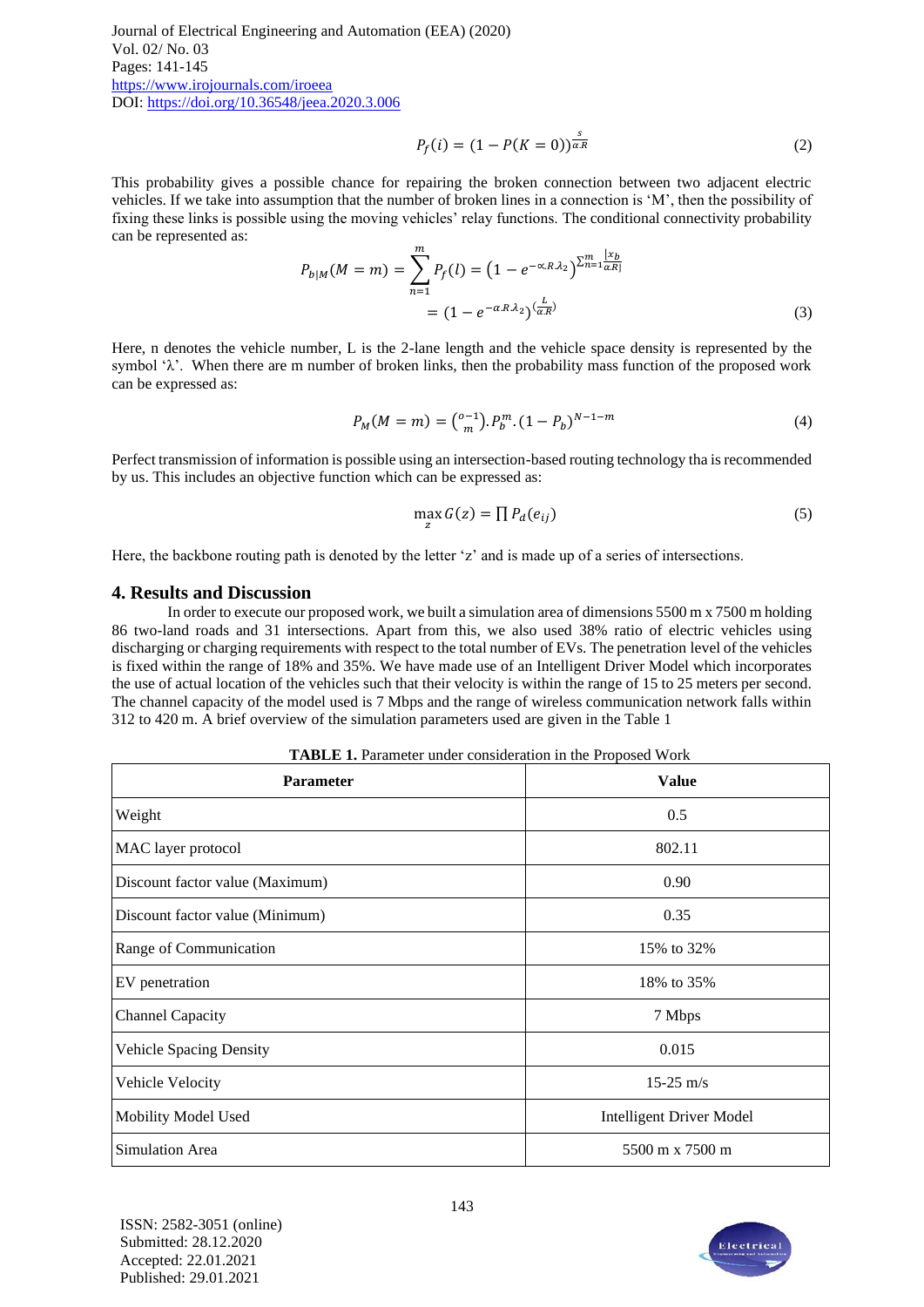Fig.2 represents the probability of connectivity when the road segment has varying cell sizes as well as different ranges of communication. We have considered the length of the road to be 1250 m for the proposed work. It is observed from the figure that the when the size of the cell is about half that of the cell range.











Using the proposed methodology, with respect to the different edge computing services (ES) the ratio end-to-end packet delivery between mobile electric vehicles and charging stations are taken into account. The results obtained indicate that the proposed work using VANET are more efficient with the edge computing services include MEC functions.

### **5. Conclusion**

In this work we have introduced a charging strategy that is used to ensure perfect communication between the vehicles and charging stations. We have used a Q-learning best algorithm for secure transmission of charging details between the moving electric vehicles and edge computing servers. Based on a hybrid framework of communication between the charging station and the electric vehicle, the best route is chosen in order to transfer the charging information between the two parties. To ensure secure and safe transmission, the algorithm is implemented with verification of the node reception. In further work, the proposed technology can be implemented

ISSN: 2582-3051 (online) Submitted: 28.12.2020 Accepted: 22.01.2021 Published: 29.01.2021